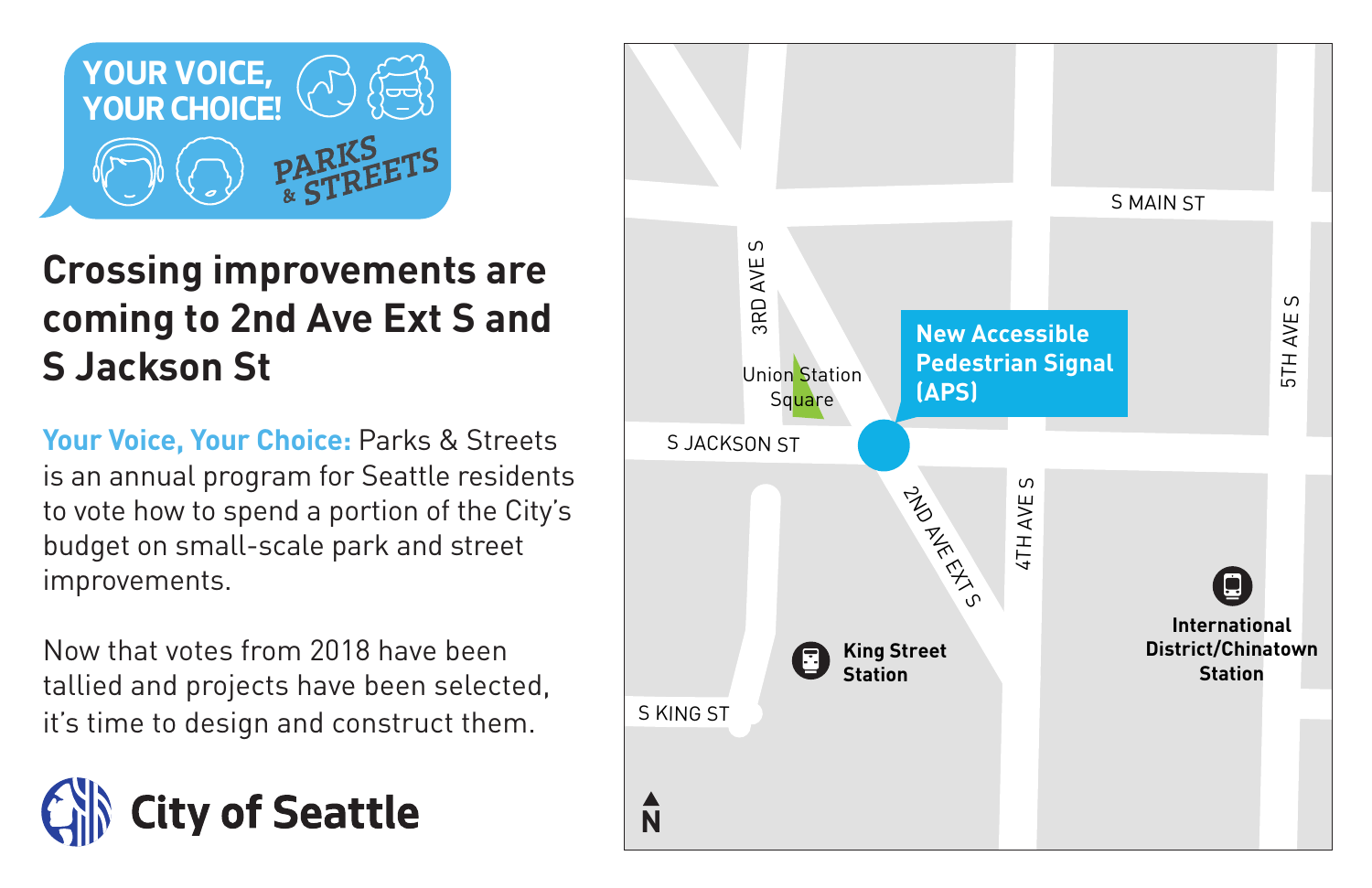



PRSRT STD **US Postage** PAID Seattle, WA Permit No. 2871

#### **Overview**

We're enhancing accessibility and safety for pedestrians in Pioneer Square with accessible pedestrian signals (APS)!

#### **Solutions**

- Install APS at the 2nd Ave Ext S and S Jackson St signal
- Restore pavement and sidewalk following APS construction

**Visit our webpage to learn more about this project and our anticipated construction schedule.**

**Learn more:** Seattle.gov/transportation/2018-YVYC-District-6 YYVC\_Projects@seattle.gov | (206) 316-2549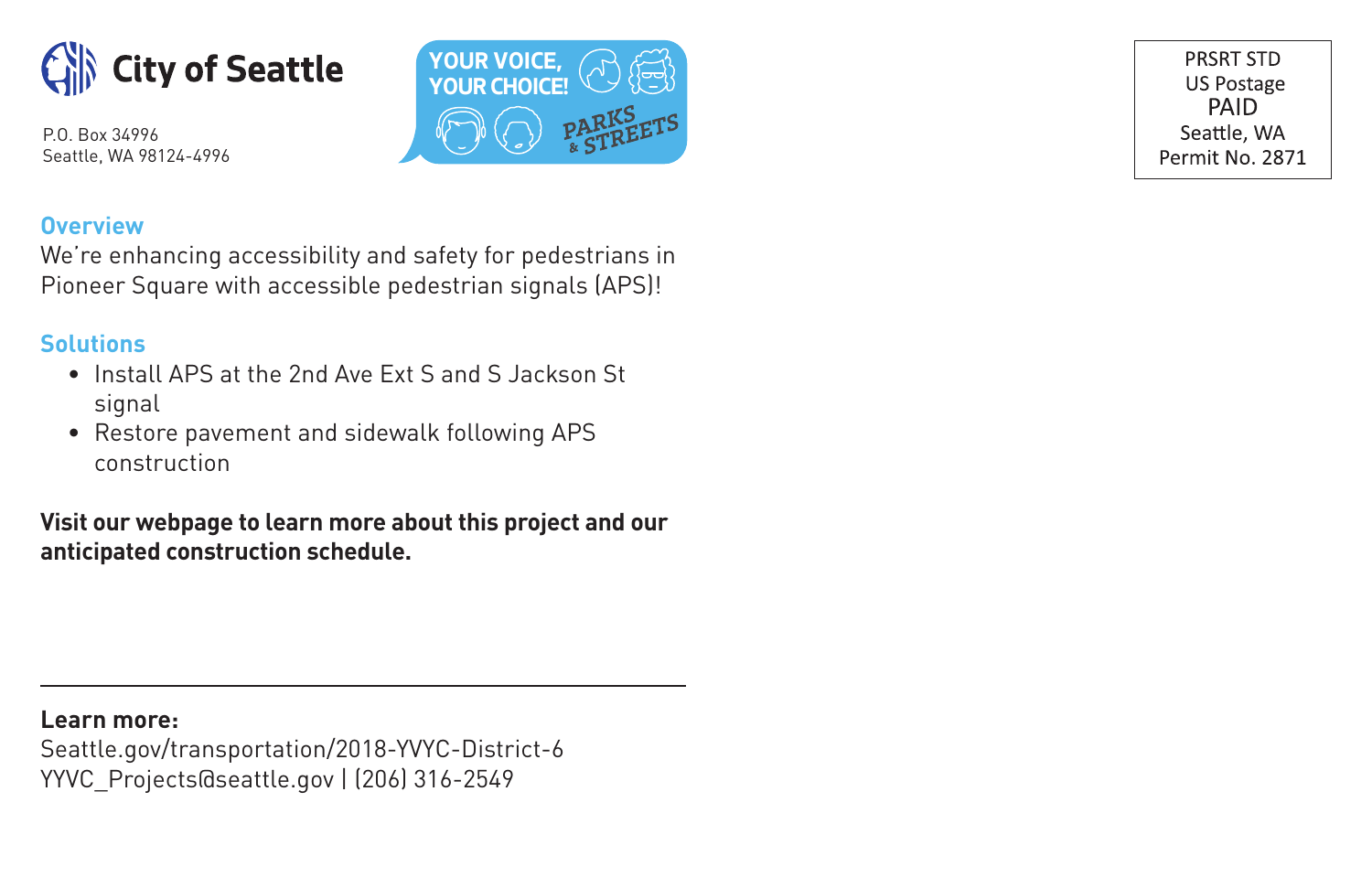

# <u>່ທີ່</u> **Western Ave, Lenora St and Blanchard St** Western Ave, Lenora St and Blanchard **Crossing improvements are coming to**  Crossing improvements are coming to

portion of the City's budget on small-scale park and street portion of the City's budget on small-scale park and street **Your Voice, Your Choice:** Parks & Streets is an annual Your Voice, Your Choice: Parks & Streets is an annual program for Seattle residents to vote how to spend a program for Seattle residents to vote how to spend a improvements. improvements.

have been selected, it's time to design and construct them. have been selected, it's time to design and construct them. Now that votes from 2018 have been tallied and projects Now that votes from 2018 have been tallied and projects



**Seattle**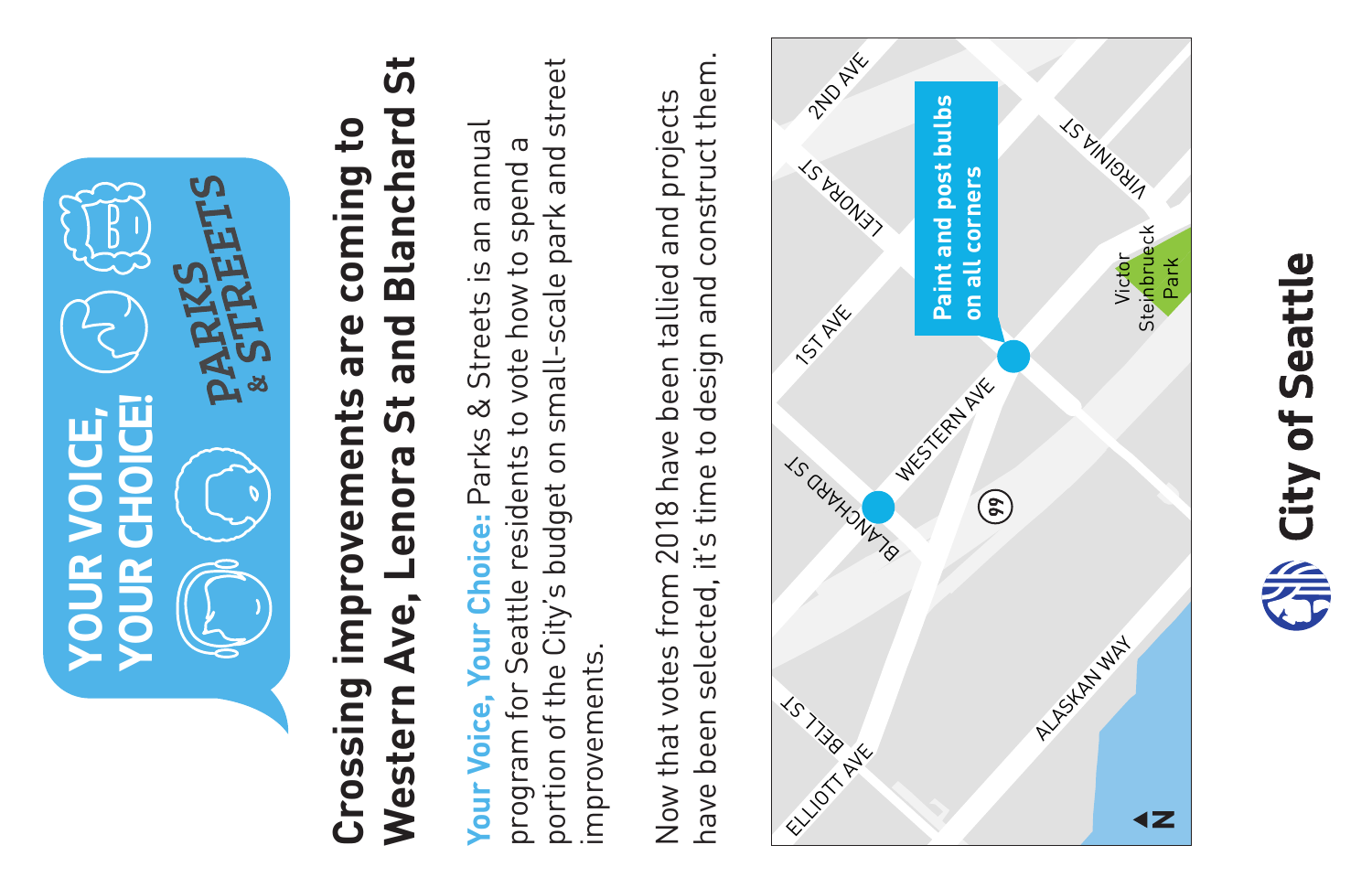



PRSRT STD **US Postage** PAID Seattle, WA Permit No. 2871

#### **Overview**

We're enhancing pedestrian accessibility, safety, and visibility, on Western Ave with crossing upgrades!

#### **Solutions**

- Install paint-and-post-bulbs on all corners of Western Ave and Blanchard Street
- Install paint-and-post-bulbs on the north, east, and south corners of Western Ave and Lenora St
- Partner with Vision Zero for additional crossing improvements

**Visit our webpage to learn more about this project and our anticipated construction schedule.**

**Learn more:**

Seattle.gov/transportation/2018-YVYC-District-7 YYVC\_Projects@seattle.gov | (206) 316-2549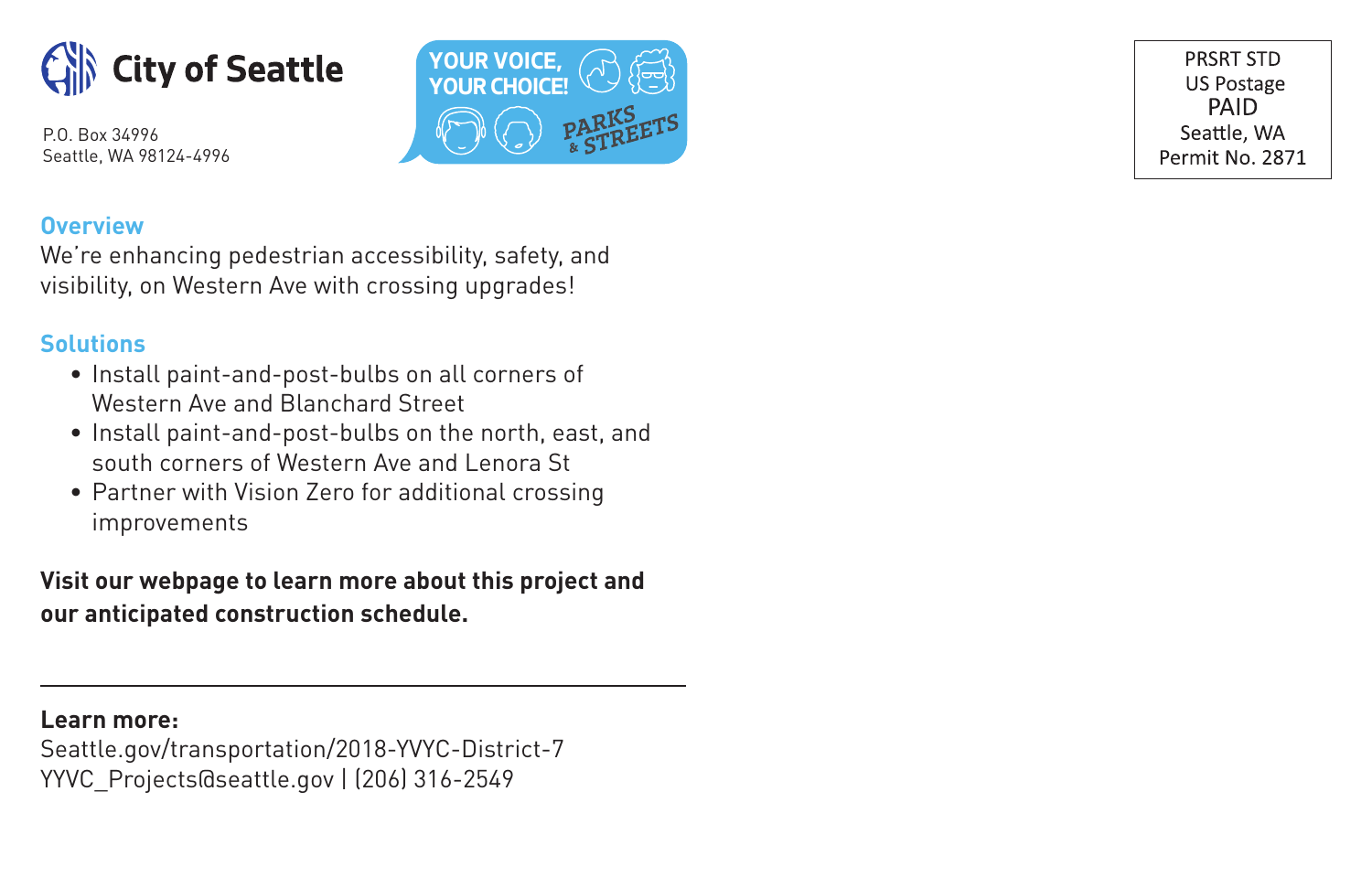

## **Crossing improvements are coming to 5th Ave and Denny Way**

**Your Voice, Your Choice:** Parks & Streets is an annual program for Seattle residents to vote how to spend a portion of the City's budget on small-scale park and street improvements.

Now that votes from 2018 have been tallied and projects have been selected, it's time to design and construct them.



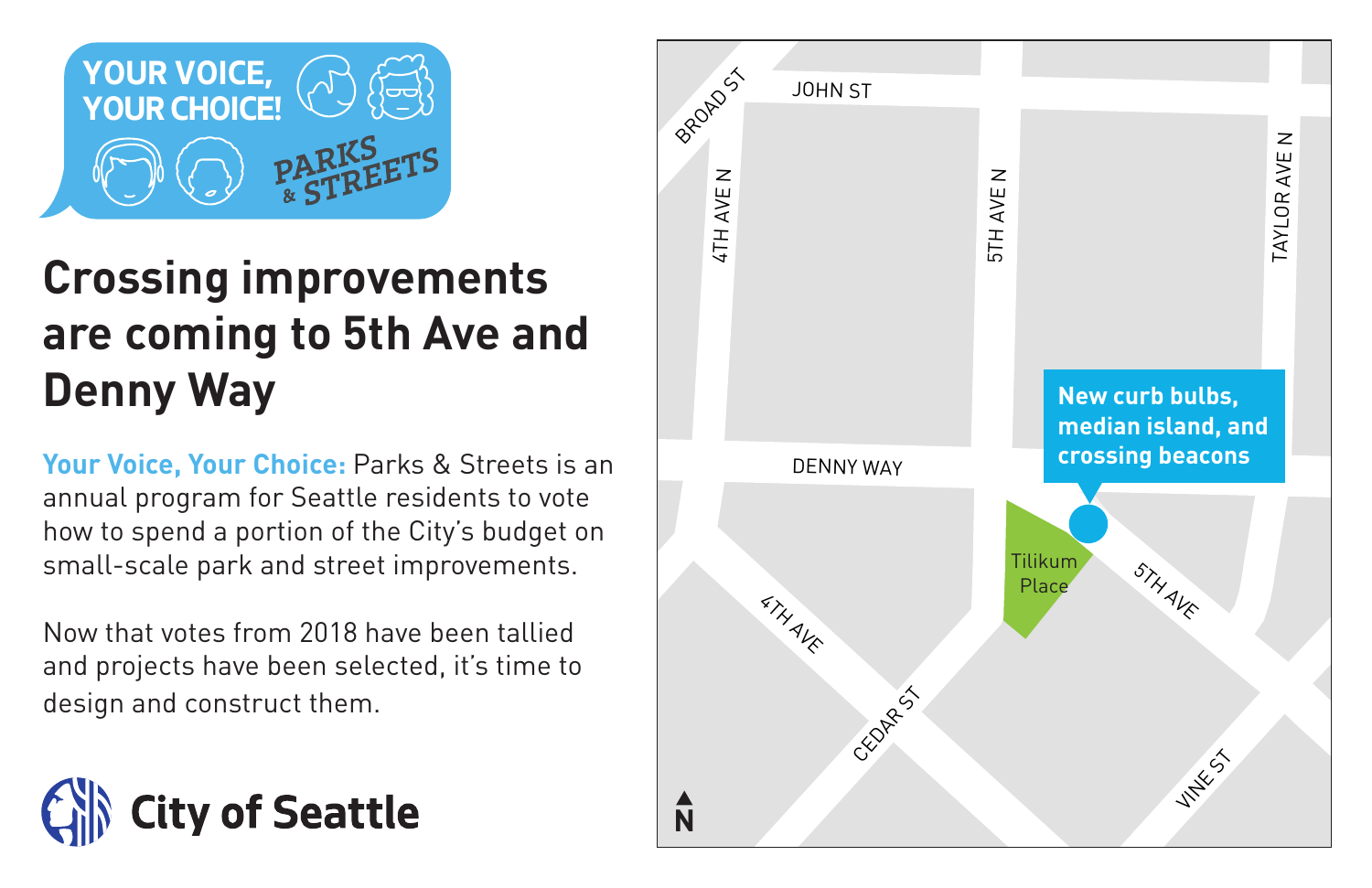



PRSRT STD **US Postage** PAID Seattle, WA Permit No. 2871

#### **Overview**

We're enhancing pedestrian safety and visibility, and calming drivers on 5th Ave with crossing upgrades!

#### **Solutions**

- Install an asphalt median island and painted curb bulb
- Install pedestrian activated rectangular rapid flashing beacons
- Upgrade existing signage and lane markings

#### **Visit our webpage to learn more about this project and our anticipated construction schedule.**

**Learn more:**

Seattle.gov/transportation/2018-YVYC-District-7 YYVC\_Projects@seattle.gov | (206) 316-2549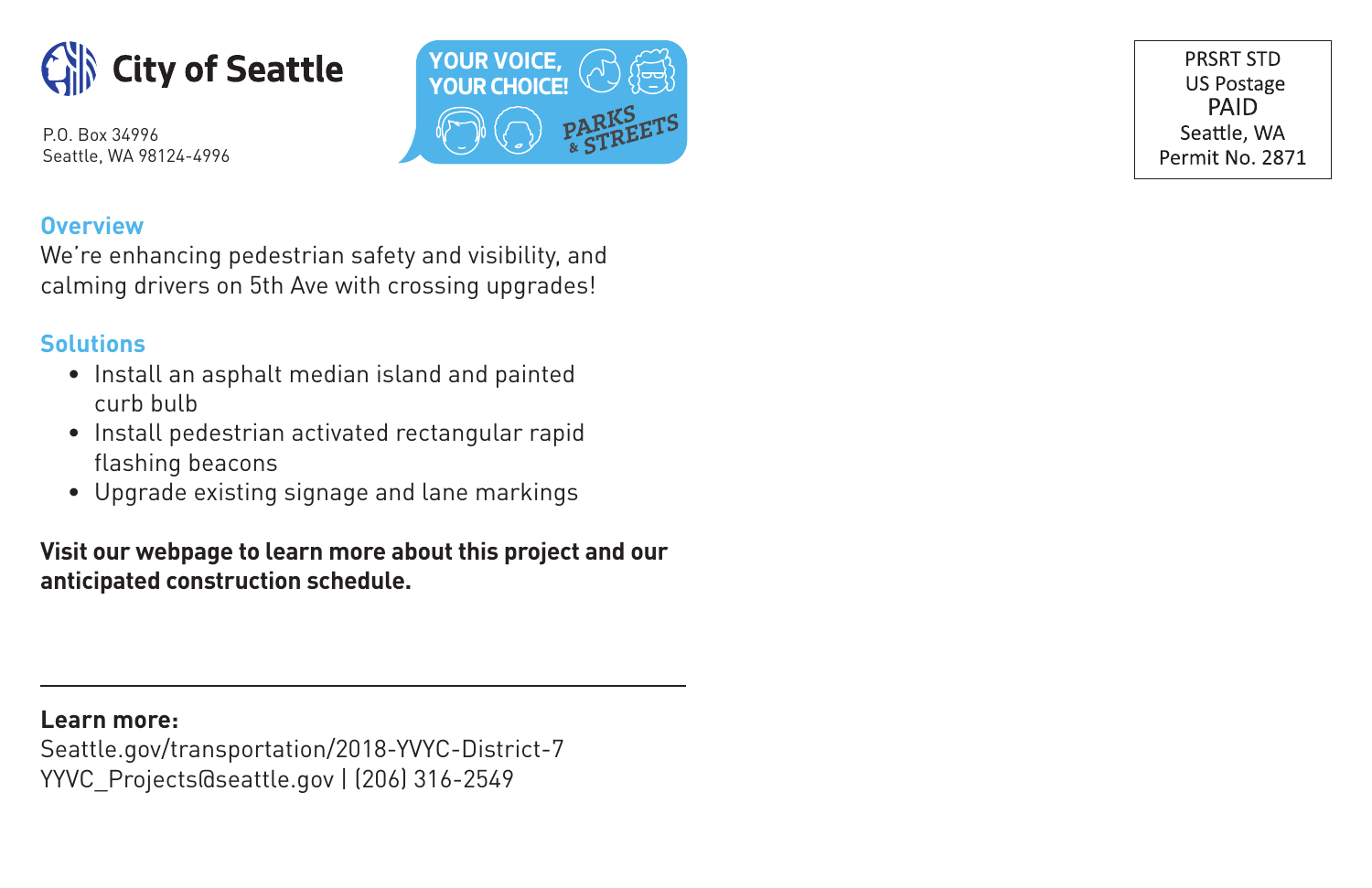

# **Crossing improvements are coming**  Crossing improvements are coming to 3rd Ave W and W Fulton St **to 3rd Ave W and W Fulton St**

portion of the City's budget on small-scale park and street portion of the City's budget on small-scale park and street **Your Voice, Your Choice:** Parks & Streets is an annual Your Voice, Your Choice: Parks & Streets is an annual program for Seattle residents to vote how to spend a program for Seattle residents to vote how to spend improvements. improvements.

have been selected, it's time to design and construct them. have been selected, it's time to design and construct them. Now that votes from 2018 have been tallied and projects Now that votes from 2018 have been tallied and projects



**Seattle**